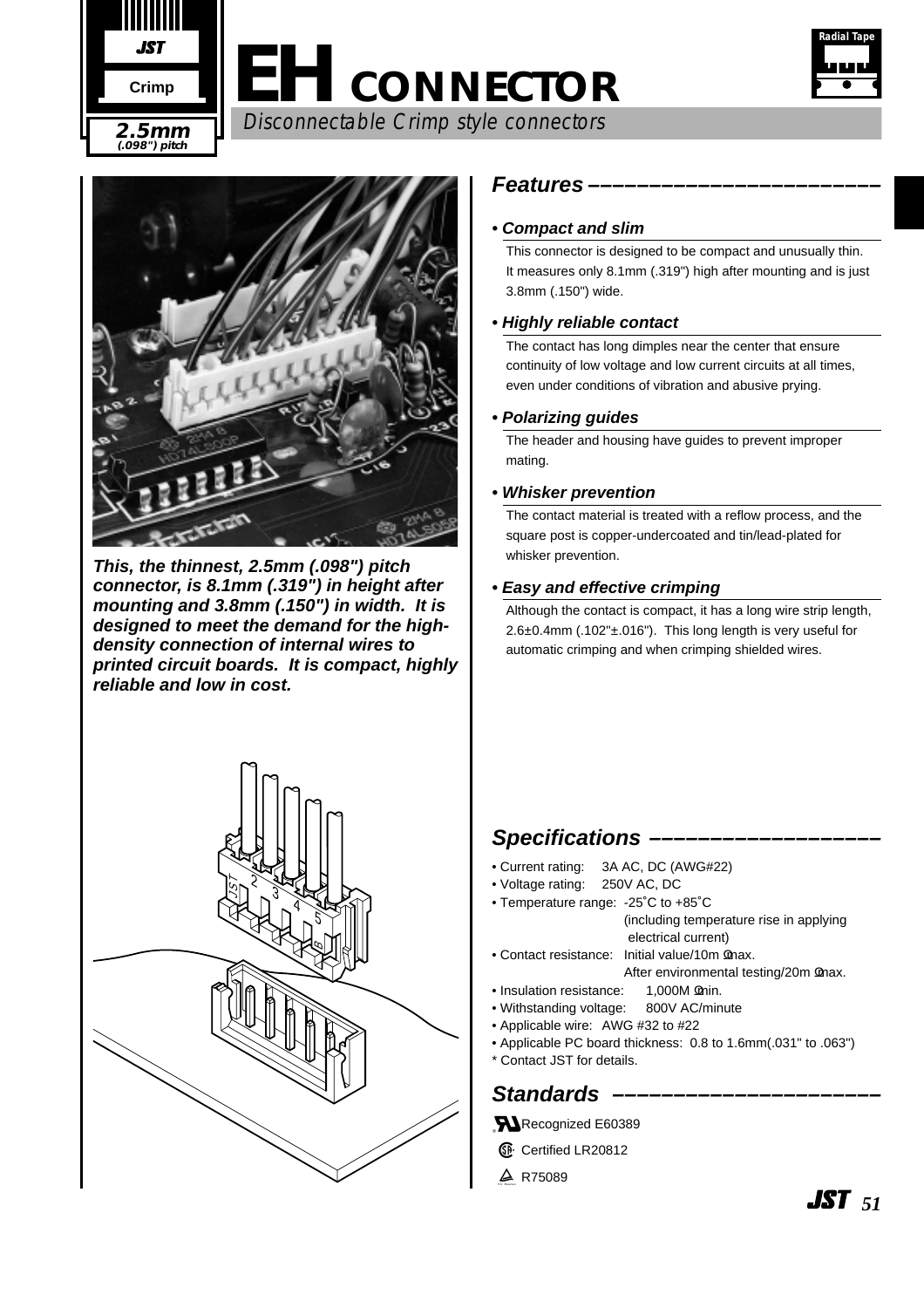



| Model No.             | Applicable wire |          |                          | $Q'$ ty / |  |
|-----------------------|-----------------|----------|--------------------------|-----------|--|
|                       | mm <sup>2</sup> | AWG#     | Insulation O.D. mm(in.)  | reel      |  |
| <b>SEH-001T-P0.6</b>  | $0.05$ to $0.3$ | 30 to 22 | 1.0 to 1.9(.039 to .075) | 10.000    |  |
| <b>SEH-003T-P0.6L</b> | 0.032 to 0.08   | 32 to 28 | 0.5 to 1.1(.020 to .043) |           |  |
|                       |                 |          |                          |           |  |

Material and Finish

Phosphor bronze, tin-plated

Note: 1. Contact JST for gold-plated contacts.<br>2. SEH-003T-P0.6L is not TÜV approved.

#### Housing



| Cir-<br>Model No. |               | Dimensions mm(in.) | $Q'$ ty /    |       |  |
|-------------------|---------------|--------------------|--------------|-------|--|
| cuits             |               | A                  | B            | bag   |  |
| $\overline{2}$    | <b>EHR-2</b>  | 2.5( .098)         | $7.0($ .276) | 1,000 |  |
| 3                 | $EHR-3$       | 5.0( .197)         | 9.5( .374)   | 1,000 |  |
| 4                 | <b>EHR-4</b>  | 7.5( .295)         | 12.0(.472)   | 1,000 |  |
| 5                 | <b>EHR-5</b>  | 10.0(.394)         | 14.5 (.571)  | 1,000 |  |
| 6                 | EHR-6         | 12.5 (.492)        | 17.0(.669)   | 1,000 |  |
| 7                 | <b>EHR-7</b>  | 15.0(.591)         | 19.5 (.768)  | 1,000 |  |
| 8                 | <b>EHR-8</b>  | 17.5(.689)         | 22.0(.866)   | 1,000 |  |
| 9                 | EHR-9         | 20.0(.787)         | 24.5(.965)   | 1,000 |  |
| 10                | <b>EHR-10</b> | 22.5(.866)         | 27.0(1.063)  | 1,000 |  |
| 11                | <b>EHR-11</b> | 25.0(.984)         | 29.5(1.161)  | 1,000 |  |
| 12                | <b>EHR-12</b> | 27.5(1.083)        | 32.0(1.260)  | 1,000 |  |
| 13                | <b>EHR-13</b> | 30.0(1.181)        | 34.5(1.358)  | 1,000 |  |
| 14                | <b>EHR-14</b> | 32.5(1.280)        | 37.0(1.457)  | 1,000 |  |
| 15                | <b>EHR-15</b> | 35.0(1.378)        | 39.5(1.555)  | 1,000 |  |
|                   |               |                    |              |       |  |

**Material** 

Nylon 66, UL94V-0, natural (white)

<For reference> As the color identification,

the following alphabet shall be put in the underlined part. For availability, delivery and minimum order quantity, contact JST.

ex. EHR-2-00

(blank)…natural (white)

K…black R…red TR…tomato red E…blue Y…yellow L…lemon yellow M…green O…orange N…brown PL…purple PK…pink H…gray LE…light blue FY…vivid yellow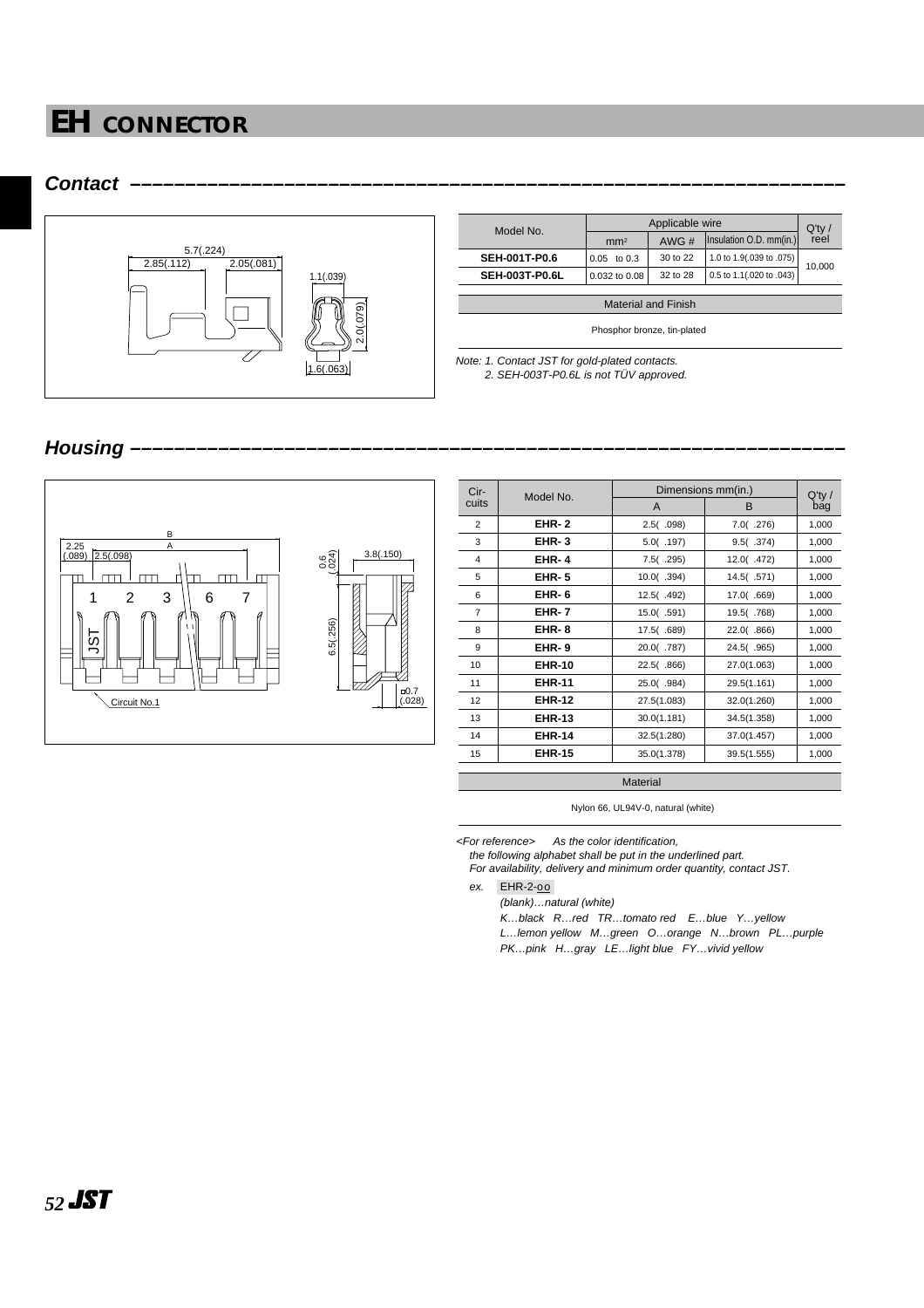#### **Shrouded header**

The shrouded headers are interchangeable with those of the HR crimp style and insulation displacement connectors.



|                      | Model No.         |                    | Dimensions mm.(in) |             | $Q'$ ty / box     |                    |
|----------------------|-------------------|--------------------|--------------------|-------------|-------------------|--------------------|
| Cir-<br>cuits        | Top entry<br>type | Side entry<br>type | A                  | B           | Top entry<br>type | Side entry<br>type |
| 2                    | B 2B-EH-A         | S 2B-EH            | 2.5( .098)         | 7.5( .295)  | 1,000             | 1,000              |
| 3                    | B 3B-EH-A         | S 3B-EH            | 5.0(.197)          | 10.0(.394)  | 1,000             | 1.000              |
| 4                    | 4B-EH-A<br>в      | S 4B-EH            | 7.5( .295)         | 12.5(.492)  | 1,000             | 1,000              |
| 5                    | 5B-EH-A<br>в      | S 5B-EH            | 10.0(.394)         | 15.0( .591) | 1,000             | 1,000              |
| 6                    | 6B-EH-A<br>в      | 6B-EH<br>s         | 12.5(.492)         | 17.5(.689)  | 1,000             | 500                |
| $\overline{7}$       | 7B-EH-A<br>в      | S 7B-EH            | 15.0(.591)         | 20.0(.787)  | 1,000             | 500                |
| 8                    | 8B-EH-A<br>в      | S 8B-EH            | 17.5(.689)         | 22.5(.886)  | 500               | 500                |
| 9                    | 9B-EH-A<br>в      | S 9B-EH            | 20.0(.787)         | 25.0(.984)  | 500               | 500                |
| 10                   | B10B-EH-A         | S10B-EH            | 22.5(.866)         | 27.5(1.083) | 500               | 500                |
| 11                   | B11B-EH-A         | S11B-EH            | 25.0(.984)         | 30.0(1.181) | 500               | 250                |
| 12                   | B12B-EH-A         | S12B-EH            | 27.5(1.083)        | 32.5(1.280) | 500               | 250                |
| 13                   | B13B-EH-A         | S13B-EH            | 30.0(1.181)        | 35.0(1.378) | 250               | 250                |
| 14                   | B14B-EH-A         | S14B-EH            | 32.5(1.280)        | 37.5(1.476) | 250               | 250                |
| 15                   | B15B-EH-A         | S15B-EH            | 35.0(1.378)        | 40.0(1.575) | 250               | 250                |
| Material and Fisiole |                   |                    |                    |             |                   |                    |

Material and Finish

Post: Brass, copper-undercoated, tin/lead plated Wafer: Nylon 66, UL94V-0, natural (white)

1. Also available and identified as model BxxB-EH is a top entry type having a post extension length of 4.0mm(.157")<br>2. Top entry type headers are not TUV approved.

<For reference> As the color identification, the following alphabet shall be put in the underlined part.

For availability, delivery and minimum order quantity, contact JST.

ex. B2B-EH-A-00

(blank)…natural (white)

K…black R…red E…blue Y…yellow M…green

<Side entry type>

(blank)…natural (white) K…black R…red TR…tomato red E…blue Y…yellow L…lemon yellow M…green O…orange N…brown P…purple PK…pink H…gray LE…light blue FY…vivid yellow

#### **PC board layout (viewed from soldering side) and Assembly layout -**



Note:

1. Tolerances are non-cumulative:  $\pm 0.05$ mm $(\pm .002"$ ) for all centers.

2. Hole dimension differ according to the kind of PC board and piercing method. If PC boards made of hard material such as FR-4 are used, the hole dimensions should be larger. The dimensions above should serve as a guideline. Contact JST for details.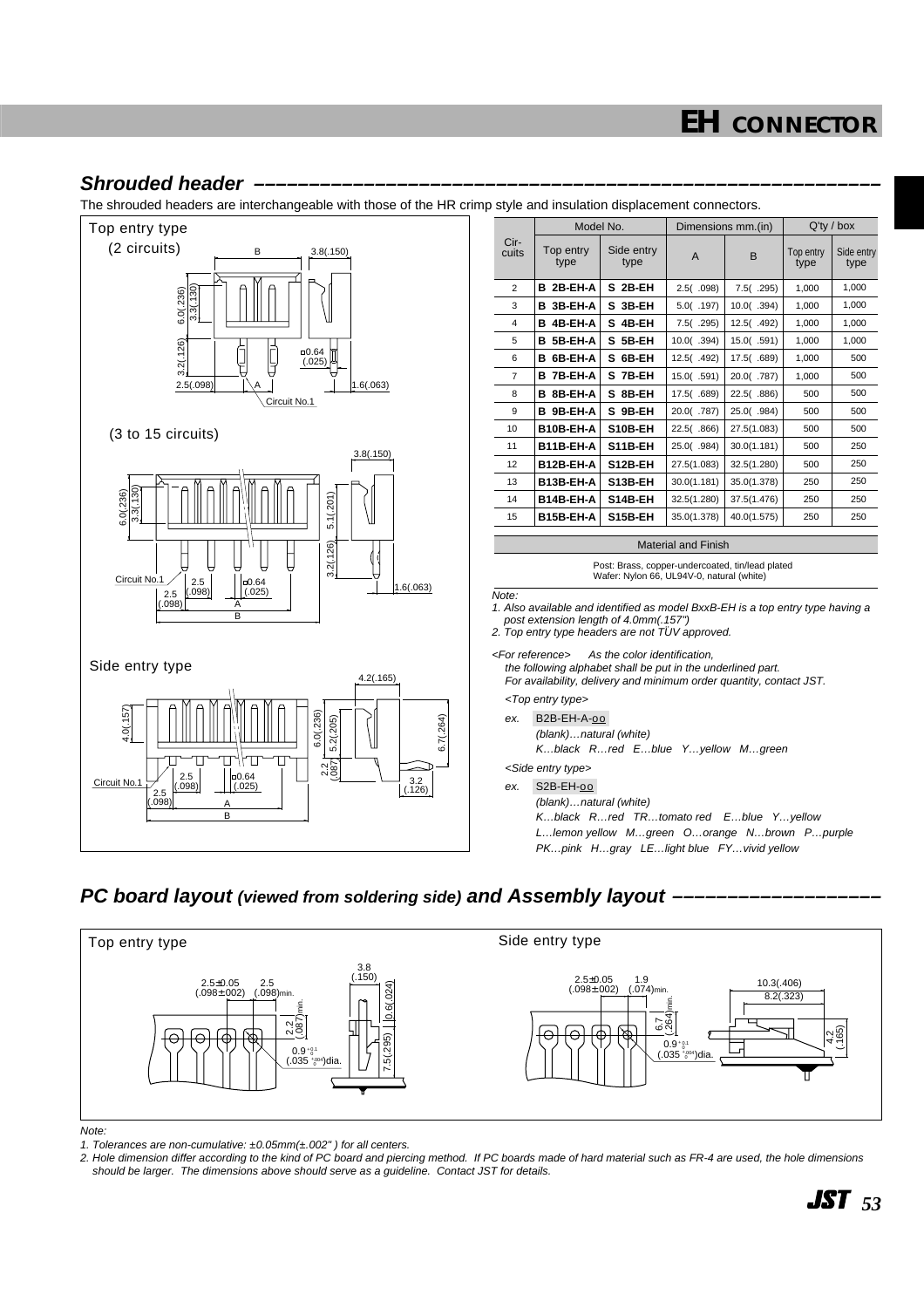#### **Shrouded header on radial-tape**

<Taping specifications conform to EIAJ-RC-1008B and JIS C0805.>

•The shrouded headers are interchangeable with those of the HR crimp style and insulation displacement connectors . •Shrouded headers on radial-tape are not TUV approved.





| Cir-           | Model No.        | Dimensions mm(in.) | $Q'$ ty /  |       |  |
|----------------|------------------|--------------------|------------|-------|--|
| cuits          |                  | A                  | в          | box   |  |
| $\overline{2}$ | <b>B2B-EH-TS</b> |                    |            | 1,400 |  |
| 3              | <b>B3B-EH-TS</b> | 5.0(.197)          | 10.0(.394) | 1,400 |  |
| 4              | <b>B4B-EH-TS</b> | 7.5(.295)          | 12.5(.492) | 700   |  |
| 5              | <b>B5B-EH-TS</b> | 10.0(.394)         | 15.0(.591) | 700   |  |
| 6              | <b>B6B-EH-TS</b> | 12.5(.492)         | 17.5(.689) | 700   |  |
| 7              | <b>B7B-EH-TS</b> | 15.0(.591)         | 20.0(.787) | 700   |  |
| 8              | <b>B8B-EH-TS</b> | 17.5(.689)         | 22.5(.886) | 700   |  |
|                |                  |                    |            |       |  |

Material and Finish

Pin: Brass, copper-undercoated, tin/lead-plated Wafer: Nylon 66, UL94V-0, natural (white)

<For reference> As the color identification,

the following alphabet shall be put in the underlined part.

For availability, delivery and minimum order quantity, contact JST.

ex. B2B-EH-TS-00 (blank)…natural (white)

K…black R…red E…blue Y…yellow M…green N…brown

| Cir-<br>cuits  | Model No.  | Dimensions mm(in.) | $Q'$ ty /  |       |
|----------------|------------|--------------------|------------|-------|
|                |            | A                  | в          | box   |
| 3              | B3B-EH-TV4 | 5.0(.197)          | 10.0(.394) | 1,400 |
| $\overline{4}$ | B4B-EH-TV4 | 7.5(.295)          | 12.5(.492) | 700   |
| 5              | B5B-EH-TV4 | 10.0(.394)         | 15.0(.591) | 700   |
| 6              | B6B-EH-TV4 | 12.5(.492)         | 17.5(.689) | 700   |
|                | B7B-EH-TV4 | 15.0(.591)         | 20.0(.787) | 700   |
| 8              | B8B-EH-TV4 | 17.5(.689)         | 22.5(.886) | 700   |
|                |            |                    |            |       |

#### Material and Finish

Post: Brass, copper-undercoated, tin/lead-plated Wafer: Nylon 66, UL94V-0, natural (white)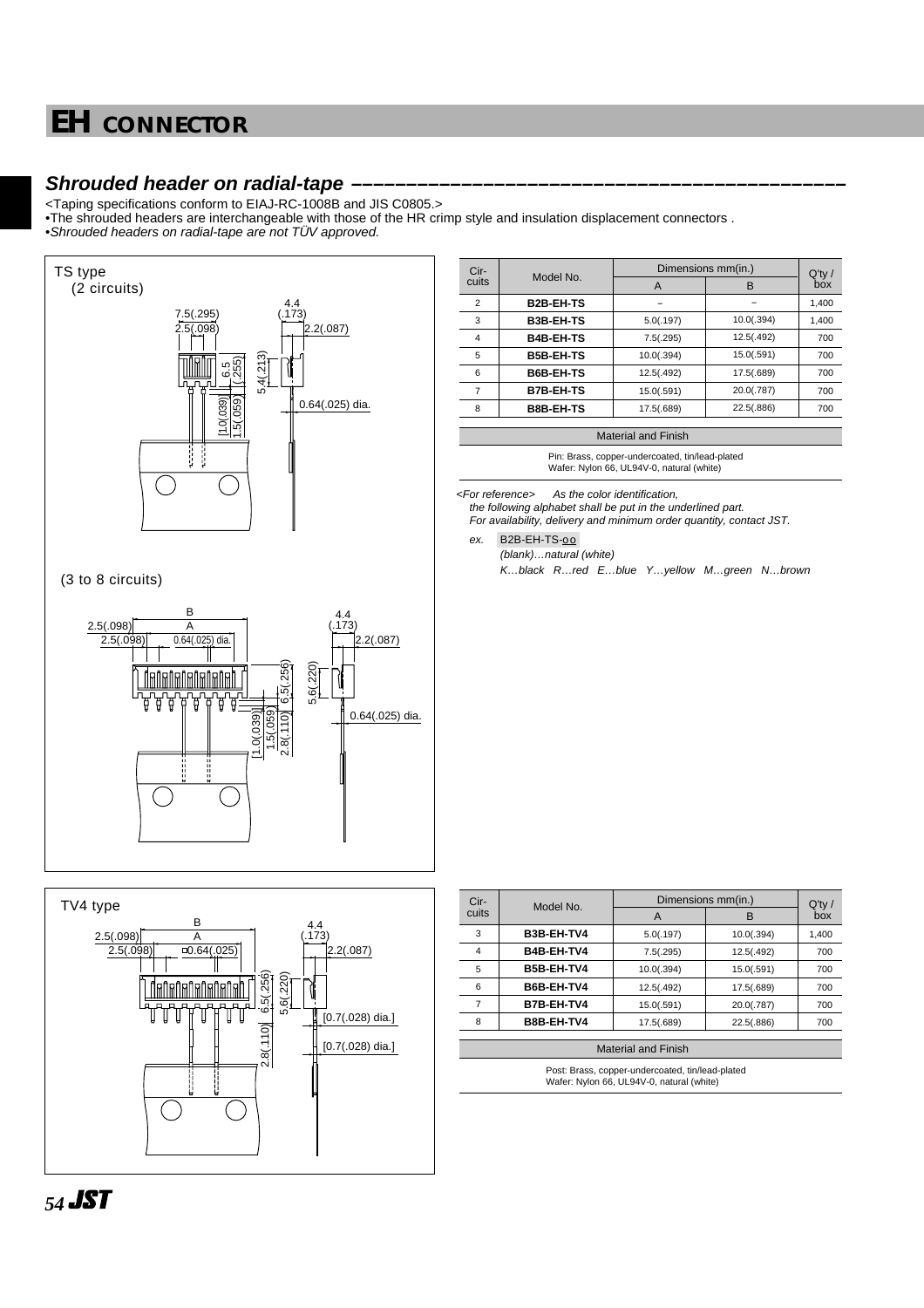#### **Taping specifications**



Note: Conforms to JIS C0825.

#### **Packaging specifications**



#### **PC board layout (viewed from soldering side) and Assembly layout -**



1. Tolerances are non-cumulative:  $\pm 0.05$ mm( $\pm .002"$ ) for all centers.

2. Hole dimension differ according to the kind of PC board and piercing method. If PC boards made of hard material such as FR-4 are used, the hole dimensions should be larger. The dimensions above should serve as a guideline. Contact JST for details.